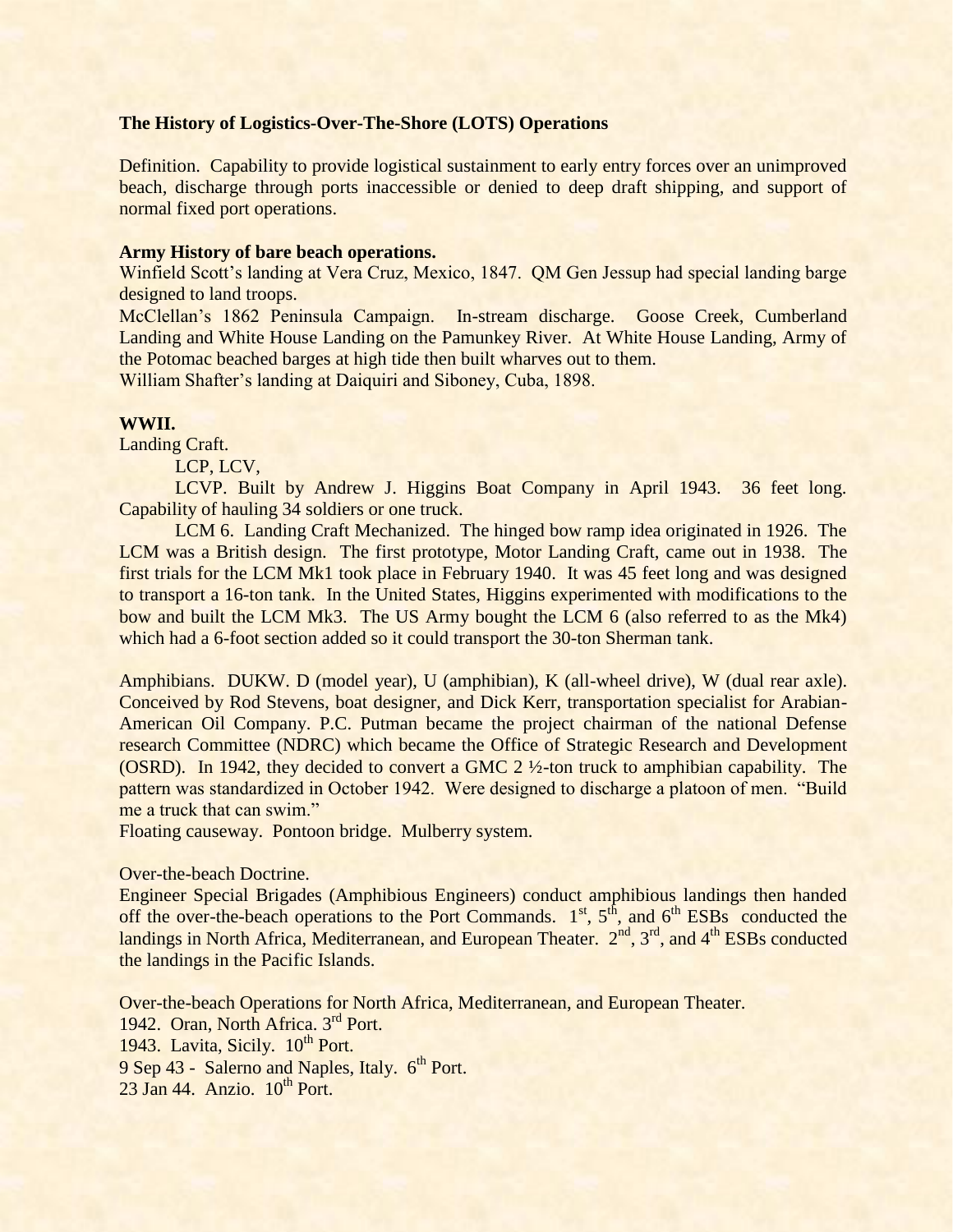6 Jun – Sep 44. Omaha Beach, Normandy, France. Mulberry A (artificial harbor). 11<sup>th</sup> Port. 15 Aug  $44.$  Southern France.  $6<sup>th</sup>$  Port.

2 Oct 44. Le Harve, France. 16<sup>th</sup> Port.

Jun 44. Cherbourg Port. 28 days DUKWs through the break wall until the port was rehabilitated. 4<sup>th</sup> Port.

# **Cold War.**

Normandy was the largest LOTS operation of WWII. The post-war development of LOTS would focus on how to improve on Normandy. Since achievement in terminal operations is measured by tonnage, the direction of development was size of vehicles and water craft.

All Engineer Special Brigades were inactivated after WWII except the 2<sup>nd</sup> ESB. It participated in the landings at Inchon, Korea, 15-16 September 1950 and Iwon, Korea, 29 October to 8 November 1950.

Doctrine change. 1954. 2<sup>nd</sup> Engineer Special Brigade was inactivated and 159<sup>th</sup> Boat Battalion assumed the responsibility for combat landings and LOTS. Transportation boat companies will conduct both landings and terminal operations.

# Landing Craft.

LCM 8. Built in 1955 and issued to  $Co.s A - D$ , 159<sup>th</sup> Boat Battalion LCU 1466. Built in 1952 and issued to the  $329<sup>th</sup>$  Trans Co.,  $159<sup>th</sup>$  Bn. *USAT John U.D. Page*. Largest Army watercraft of its kind.

### Amphibians.

Super DUKW. Handled like a truck that could swim. The Army needed a vehicle that handled like a boat in the water and truck on land.

Lighter Amphibious Resupply Cargo (LARC) V. 5-ton capacity. The COT, MG Paul Yount, directed the US Army Research Command (USATRECOM) in 1956 to build a boat with the ability to drive on land. The prototype was built in July 1959 with final design produced in 1963. Besson, who was COT from 1958 to 1962, was instrumental in the purchase of them. They LARC V did not handle the way it was expected so many were given to around 35 reserve companies. The active duty  $165<sup>th</sup>$ ,  $305<sup>th</sup>$ ,  $344<sup>th</sup>$ ,  $458<sup>th</sup>$ , and  $461<sup>st</sup>$  Trans Co.s received them.

LARC XV, 1960. 15-ton capacity.

BARC/LARC LX, 1954. 60-ton capacity. First BARC platoon organized at Ft Story, with four BARCs to a platoon in 1954. 1LT George Hendrickson commanded the platoon and 2LT William Hill was the XO. The first use of BARCs on an operation was SUNEC 55 at Frobisher Bay, Canada. The BARC stood for Barge Amphibious Resupply Cargo but was affectionately known as "Besson's Ark."

#### Prefabricated port.

Delong Peir. The floating causeway at Omaha Beach wrecked by the storm of 14 June, inspired Colonel Leon B. DeLong to design a portable pier that could stand up to rough seas. After the war his company constructed the 50 by 250-foot DeLong Piers. The USAF first used it in 1951 to offload materials to construct a runway in Thule, Greenland, Operation BLUE JAY. The next year the US Army awarded him the contract for eventually 17 piers.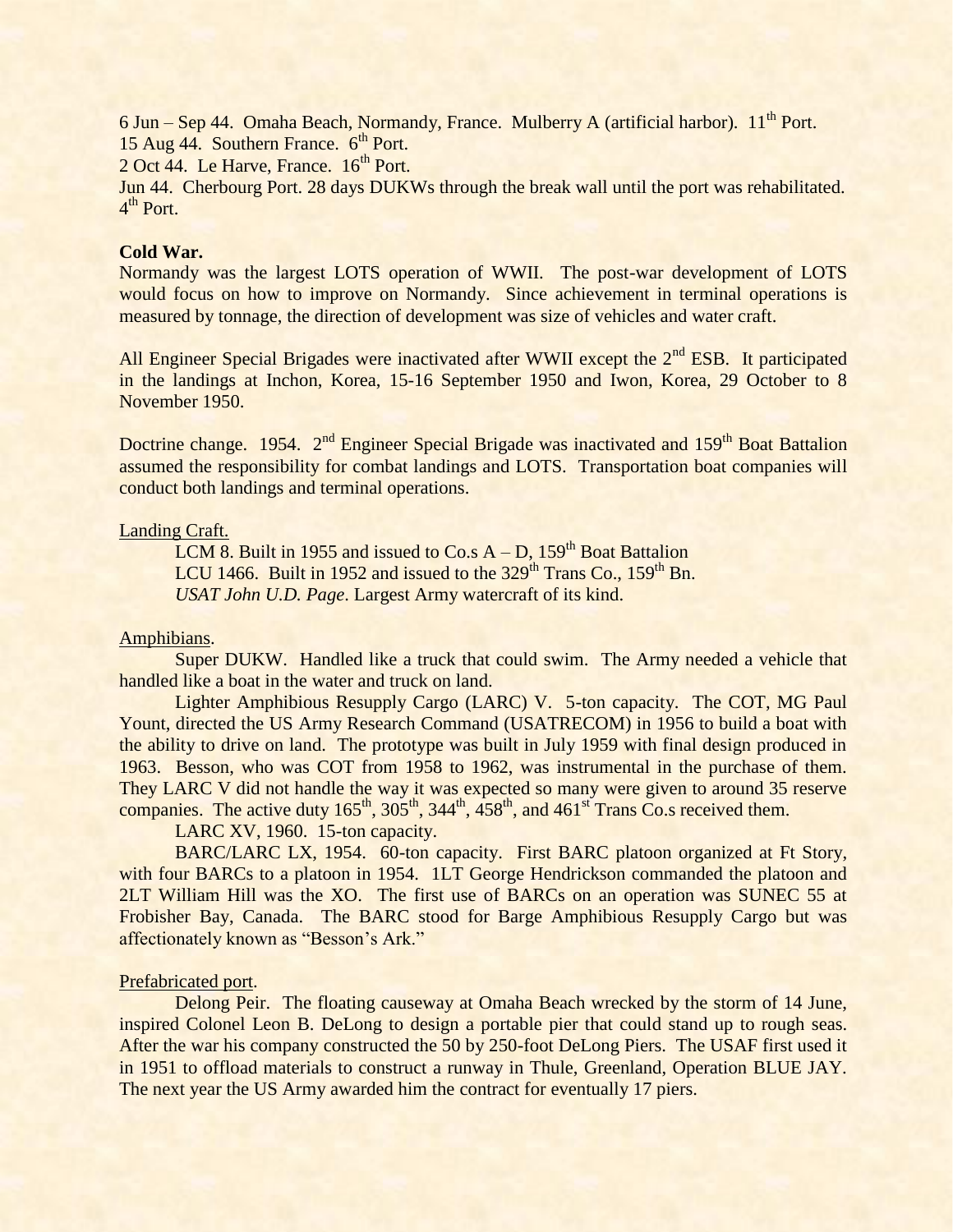## Aerial Tramway system.

The aerial tramway, developed by John A. Roeblings' Sons, Corp. of Trenton, NJ, consisted of two towers that connected a DeLong floating pier to the shore by two track of aerial cable and four cargo cars, that operated like elevated street cars. It was first erected by the 577<sup>th</sup> Aerial Tramway Company, at Little Creek, VA, during Operation TRAMTEST, from 14-18 November 1955. It was first stationed at Camp Wallace, a Fort Eustis subpost, but moved to Fort Eustis in 1956. The Aerial Tramway had the capability to conduct offshore discharge where there was no beach on which landing craft or amphibians could land such as steep cliffs. In the summer of 1961, the  $577<sup>th</sup>$  Aerial Tramway Company became the Army's only active duty aerial tramway company. The 408<sup>th</sup> and 458<sup>th</sup> were in the Reserves.

Floating Causeway CONEX, mid 1960s.

### Exercises, 1950-1964.

These exercises off the northern shore of France were conducted to test new concepts and rehearse for another Normandy like operation in the event the Soviet Union destroyed the fixed ports with nuclear bombs.

Offshore Discharge Exercise (ODEX). Supply-over-the-beach Operations off the Northern Coast of France. Part of the COMZ development in the event the Soviet Union would disable the fixed ports by a nuclear attack. Note that because common use of acronyms the Transportation Corps changed supply over-the-beach to logistics-over-the-shore (LOTS) because soldiers got tired of working on the SOB.

New Offshore Discharge Exercises (NODEX). 1954-1964. DeGualle kicked the US Army out of his country in 1964. 1958 tested the Sky Tram.

LOTS II, Ft Story, VA., 1957.

#### LOTS Operations.

Operation BLUE JAY, summer 1951. 373<sup>rd</sup> Transportation Major Port, Thule, Greenland. Construction of the Distance Early Warning (DEW) Line, which stretched from Alaska across the Arctic Circle to Greenland to watch the skies for the feared bomber attack by Russia.

Support Northern Army Command (SUNAC) 1952. 373<sup>rd</sup> TMP offshore discharge at Thule, Sondrestrom and Narassuak Air Bases Greenland, Labrador and Baffin Island, Canada in support of DEW Line East.

Support Northeastern Command (SUNEC) 1953-65. All landing craft were prepositioned so crews from Ft Eustis deployed to Thule to conduct LOTS to support the DEW Line. The first BARC platoon discharged cargo at Frobisher Bay, Baffin Island, Canada, during SUNEC 55.

Lebanon Crisis, Khalde, near Beirut Airport, 1958.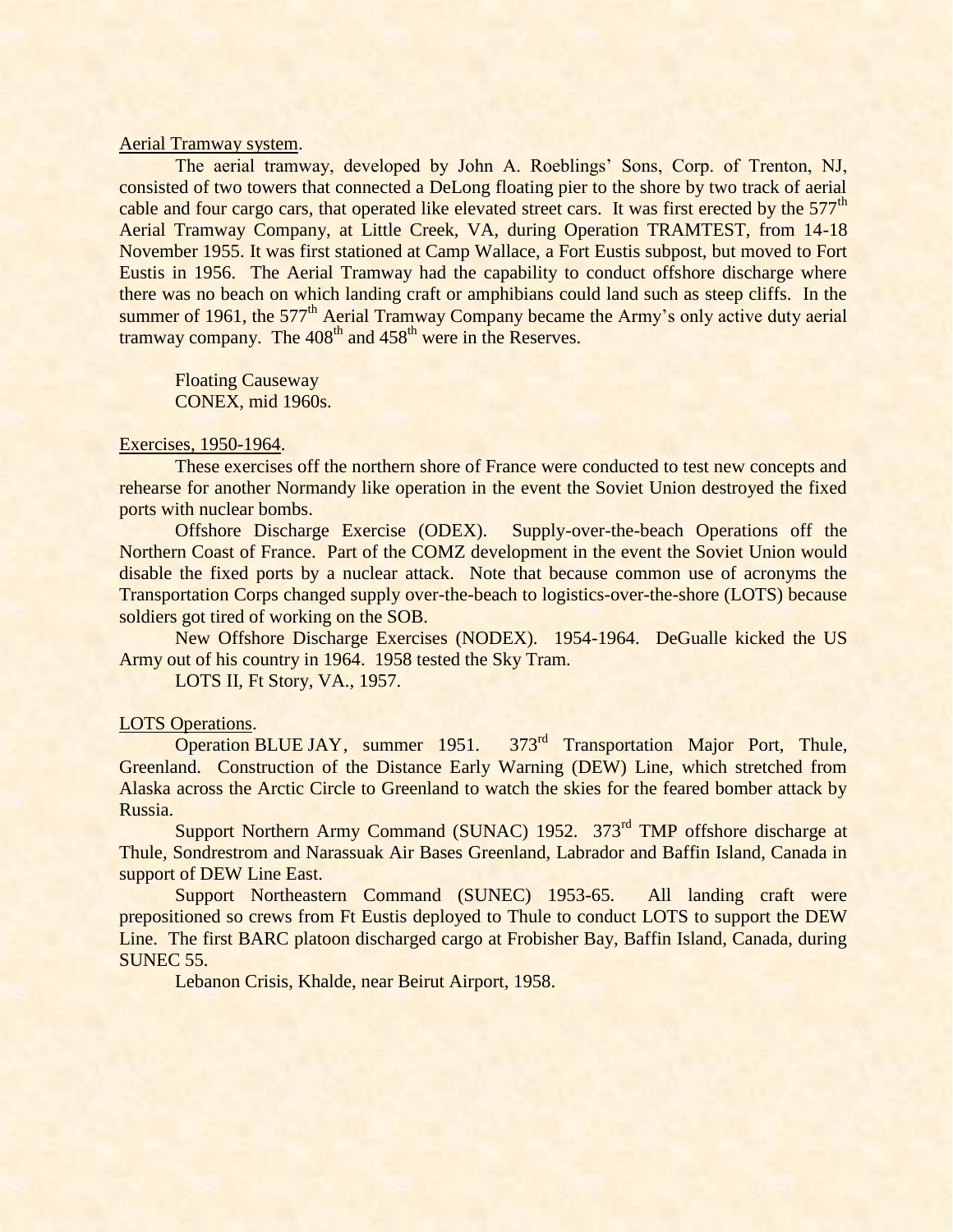#### **Vietnam War.**

LST Beaches at Cam Ranh Bay and Qui Nhon, 1965-1973. All units arriving in Vietnam were landed by LCMs for ship-to-shore. After the DeLong Piers were established, the LST beaches were used for the discharge of ammunition. For safety reasons, ammunition ships had to remain off shore.

Beach discharge in Mekong Delta (IV Corps Tactical Zone), 1965-1973.

I Corps Tactical Zone. The shallow nature of the beaches in I Corps did not make it practical to build piers, so the resupply was primarily conducted by beach operations. Because of the need for beach support, Military Assistance Command, Vietnam, assigned the US Navy and Marines to this area. In late 1968, the US Army assumed an increasing role in this area.

LOTS at Sau Hugynh, 1967. This LOTS operation conducted by the 159<sup>th</sup> Terminal Bn supported a brigade of the  $101<sup>st</sup>$  Abn Div at Duc Pho along the coastal highway. This was conducted by landing craft. Sau Hugynh had a protected shore while the beach at Duc Pho was open ocean subject to rough seas. It was cleared for both LARC LXs and LCUs.

Battle of Hue, 1968. Army LCUs joined Navy YFUs to sail in convoys up the Qua Viet River to Hue and the Perfume River to Dong Ha to deliver supplies. The enemy conducted rolling ambushes along the river. One LCU was destroyed by a command detonated bomb in the water as it passed over. After the Tet Offensive, the US Army established the DaNang Support Command in I CTZ and the Army continued to deliver cargo to Dong Ha and the Navy Ramp at Hue.

LOTS at Wunder Beach, March – September 1968.  $159<sup>th</sup>$  Terminal Bn supported the 1<sup>st</sup> Cavalry Division in its operation to break the siege of Khe Sanh and clear the NVA out of Ashau Valley. This was conducted by LARC Vs and LXs because the beach gradient was too shallow.

LOTS at Vung Ro Bay, 1968. This was conducted by LARC Vs and LXs.

## **Post Vietnam – Cold War.**

Amphibians.

LACV 30. 3<sup>rd</sup> generation of amphibians. SK-5 was used in Vietnam in 1968. Type classified in 1978, in use by 1983. First tested during Offshore Discharge of Container Ship Exercise II (OSDOCII) at Ft Story, VA. It was designed to replace LARCs because its speed improved the time of loading and unloading and its range. Its drawbacks were its costs and 8 hours of routine maintenance.

Landing craft.

LCU 1600, 1976

LCU 2000. Built by Lockheed Shipbuilding Corp. Shipyard in Thunderbolt, GA. They delivered the first 25 in 1988.

LSV. Logistical Support Vessel. 1987 Inspired by the success of the *USAT John U. D. Page* and its successor the *USAT Bunker*.

Containerization. Joint Review Board directed the development of containers in 1969. They came into use in 1970. Offshore Discharge of Container Ship Exercise (OSDOCI) at Ft Story, VA, in December 1970, tested the ability of helicopters to lift containers off ships.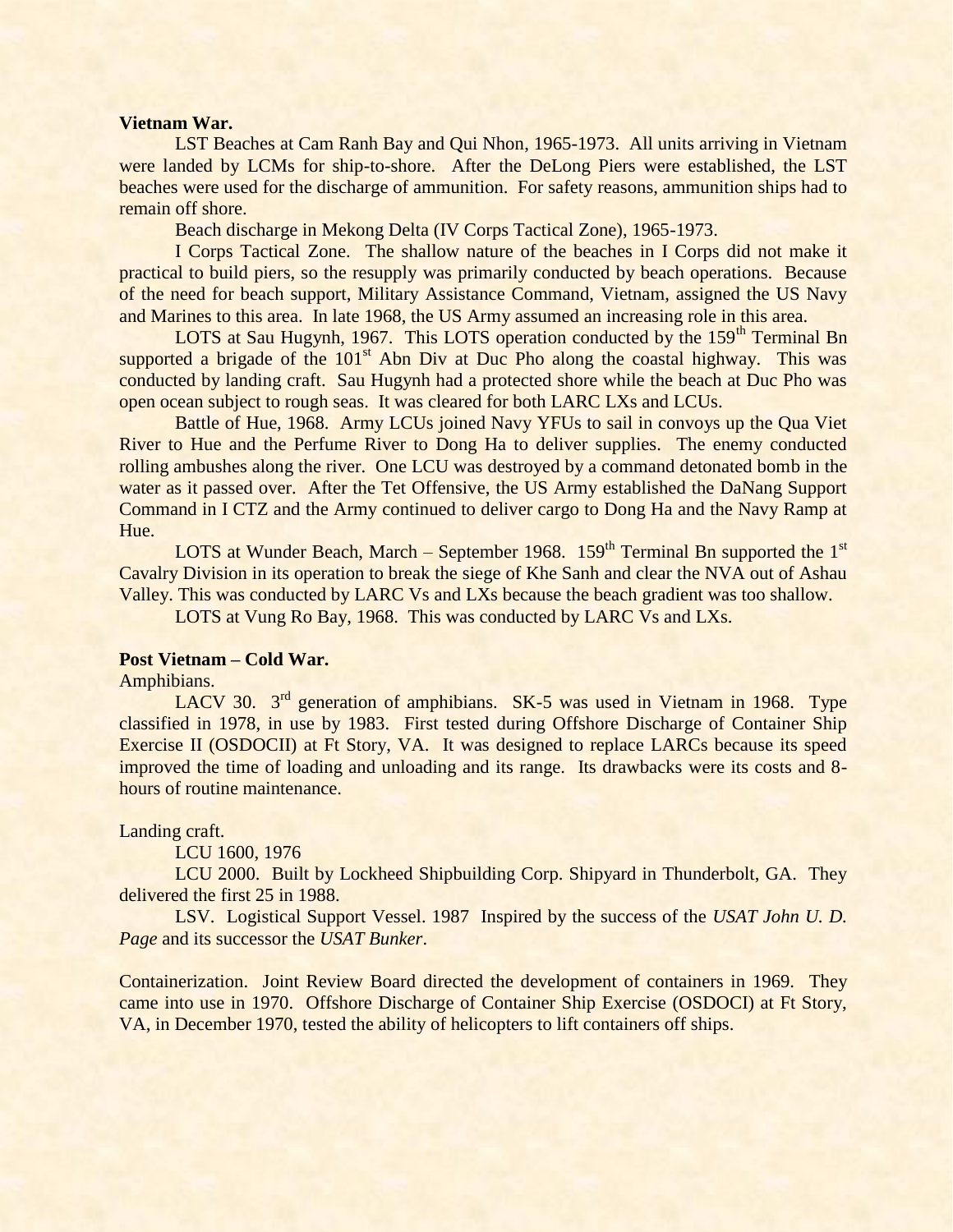Exercises.

Offshore Discharge of Container Ship (ODSOC) I, December 1970. It tested the new 20 foot containers.

JLOTS I, 1977. It tested the Navy's LASH vessel.

ODSOC II, 1983. Tested the LCV30.

JLOTS II, Ft Story, VA., 1984. It tested the Navy's Temporary container Discharge Facility (TCDF).

TRANSLOTS, Ft Story, 1985. Test USAR and USNG units.

# **Post Cold War.**

Rough Terrain Cargo Handler (RTCH), 1984.

Operation NIMROD DANCER. Panama. (11 May 1989) Around 1,000 soldiers of the 9<sup>th</sup> Infantry Regiment (-) deployed to Panama. COL David Hale felt that the roads were not safe to move his brigade (-) so he asked to move it by air and water. The  $1097<sup>th</sup>$  Medium Boat shuttled the brigade from Howard Air Base through the canal to Fort Sherman on the other side.

Operation JUST CAUSE. Panama. Beginning D+1, (21 December 1989) 1097<sup>th</sup> Medium Boat detailed four LCM8s to shuttle refugees from the Atlantic side to Fort Clayton on the Pacific side. The LCM delivered a SF team to Coca Solo.

Desert Shield/Storm, 1990-91. LOTS conducted for the discharge of ammunition.

Operation RESTORE HOPE, Somalia, 1994. TF-24. 10<sup>th</sup> Mountain Division sent in a battalion to Kismayo along the coast. They requested support by Army watercraft since they did not want to secure the land line of communication.

Operation PROMOTE LIBERTY, Haiti, 1994-5. LCUs of the  $97<sup>th</sup>$  and 329<sup>th</sup> Heavy Boat Companies under TF-10 moved men and cargo from Port Au Prince to the US Army units along the coast since the roads were bad and the likelihood of refugees attacking the trucks high.

# KALMAR RTCH, 1994.

Theater Support Vessel. 2001. Lessons from Desert Storm and Somalia is that the Transportation Corps needed vessels that could travel faster than 10 to 20 knots. HSV-X1, 2001 TSV-1, 2002

Operation IRAQI FREEDOM, 2003. 24<sup>th</sup> Trans Bn conducted LOTS at Kuwaiti Naval Base  $(KNB)$  to offload ammunition ships. COL Veditz, Commander of the  $7<sup>th</sup>$  Trans Group, attached the TSV, LSV-4 and LSV-6 to CJFLCC as theater assets to shuttle preposition stocks from Qatar to KNB and au Shuaiba. This saved the cost of using MSC vessels and AMC aircraft. LT-1974 cleared the port of Um Qsar.